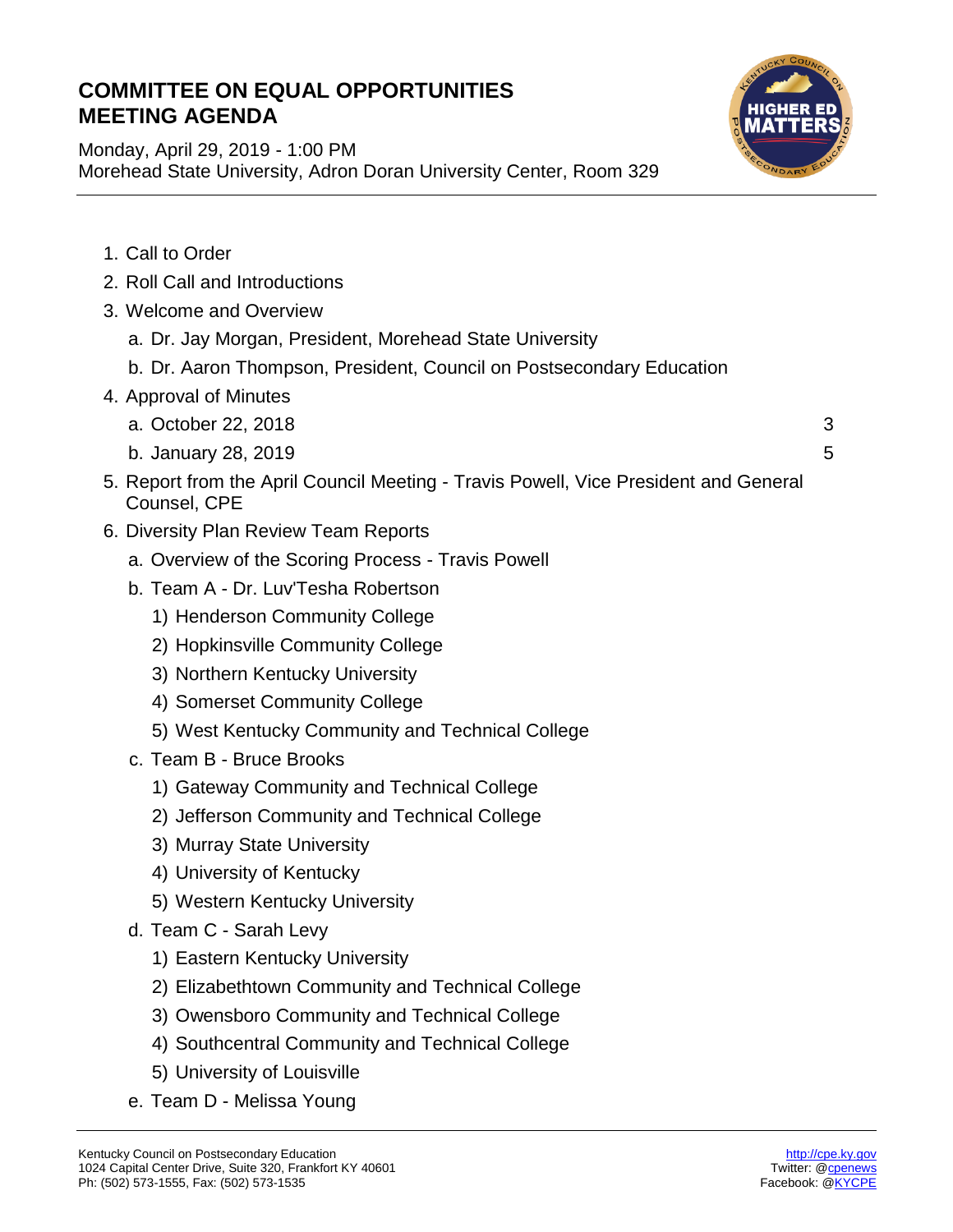- 1) Bluegrass Community and Technical College
- 2) Madisonville Community College
- 3) Maysville Community and Technical College
- 4) Morehead State University
- 5) Southeast Kentucky Community and Technical College
- f. Team E Dr. Cody Davidson
	- 1) Ashland Community and Technical College
	- 2) Big Sandy Community and Technical College
	- 3) Hazard Community and Technical College
	- 4) Kentucky State University
- 7. Other Business
- 8. Adjourn

Next meeting - June 24, 2019, University of Louisville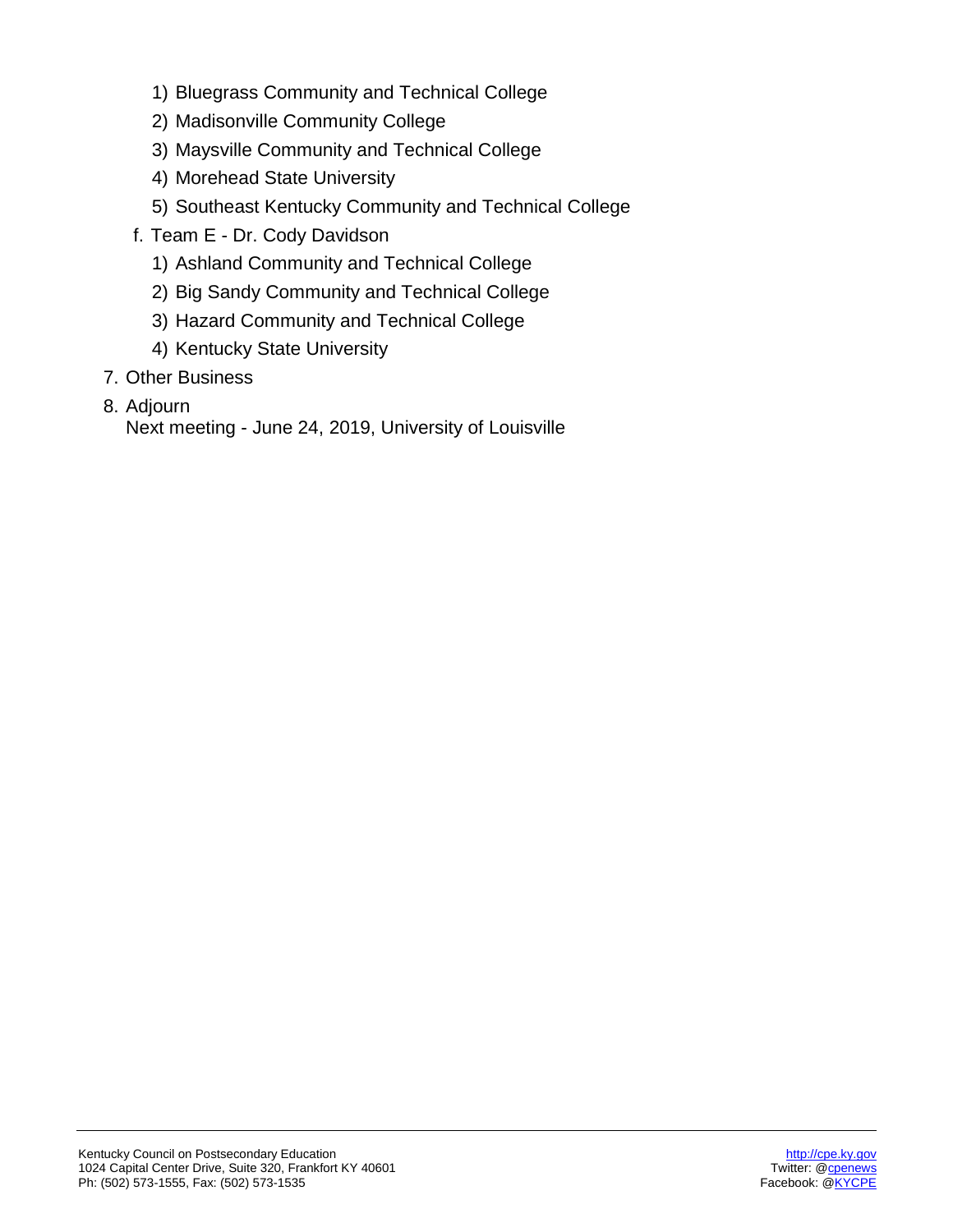## **Minutes Council on Postsecondary Education Committee on Equal Opportunities October 22, 2018**

The Committee on Equal Opportunities met October 22, 2018 at the Leestown Campus of Bluegrass Community and Technical College in Lexington, KY. Chair Shawn Reynolds presided over the meeting.

CALL TO ORDER: The meeting was called to order by CEO Chair Shawn Reynolds at 1:00PM.

ROLL CALL: Council staff called the roll.

Members present: Shawn Reynolds, David Carpenter, Robert Croft, Dr. Brian Dunican, John Johnson, Ann Morgan, Ling-Yuh Pattie and Silas Session (on-line).

Members absent: Corey Bellamy, Sebastian Torres, Keitha Henderson, Vidya Ravichandran, and Dr. Robert Staat.

Council staff and institutional representatives present: Dr. Dawn Offutt, Travis Powell, Dr. Mordean Taylor Archer, Dr. Sonja Feist-Price, Dr. Charles Holloway, Dr. Timothy Forde and Natalie Gibson, (On line) Dr. Caroline Atkins and Dr. Kathleen Roberts.

- WELCOME: Dr. Augusta A. Julian, President of BCTC welcomed attendees to the campus and commended the staff for their work in support of diversity, equity and inclusion.
- CAMPUS Staff and students shared information on BCTC's diversity, equity SPOTLIGHT: and inclusion efforts as they relate to opportunity, success and impact for not only low-income and underrepresented minority students, but also other diverse student populations. Programs and departments highlighted included: Student Development and Enrollment Management – For Opportunity - ASPIRE, A Few Good Men, Diversity Task Force for Recruiting and Retention, Student Support Services, Latino Community Outreach and Community Empowerment Initiative; For Success – Blinks and LSAMP scholars, First Year Experience for Special Populations and the LIFT Program. For Impact – Hiring and Recruiting, Onboarding Process and Cultural Competency which included a 14 week certification program.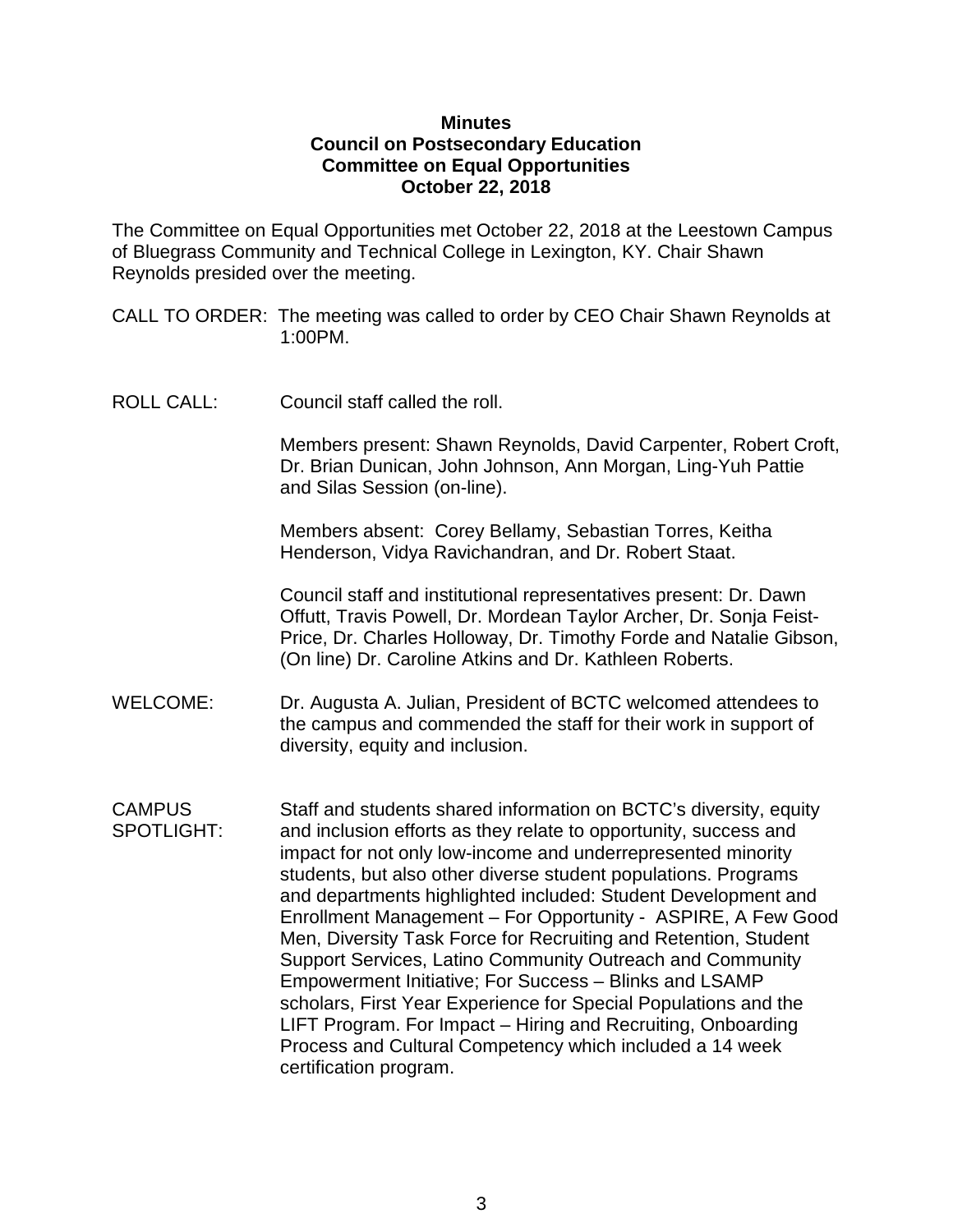- APPROVAL OF The minutes from the April 30, 2018 and July 23, 2018 meetings were approved with a motion made by David Carpenter and seconded by Robert Croft.
- REPORT FROM Travis Powell provided an updated on the Council's presidential search and the anticipated timeline for selection.
- ACTION The CEO approved changes to the Diversity Plan strategies of ITEMS: Southeast Kentucky Community and Technical College, Jefferson Community and Technical College and Morehead State University. SKCTC – Motion made by John Johnson and seconded by Ling-Yuh Pattie. JCTC – Motion made by Robert Croft and seconded by John Johnson. MoSU – Motion made by Ling-Yuh Pattie and seconded by Ann Morgan

The meeting dates for 2019 were approved with the motion made by Dr. Brian Dunican and seconded by Ling-Yuh Pattie.

OTHER

- BUSINESS: Dr. Dawn Offutt shared a report from the KentuckyWorks and the Human Development Institute & Early Childhood, Special Education & Rehabilitation Counseling Center at the University of Kentucky which included a preliminary review of the campus diversity plans as they related to individuals with special needs. The report was for information purposes only.
- NEXT MEETING: The next regularly scheduled meeting will be hosted by the Kentucky Community and Technical College System at a location to be determined.

David Carpenter made a motion to adjourn the meeting. Ling-Yuh Pattie seconded. The meeting was adjourned at 4:13pm.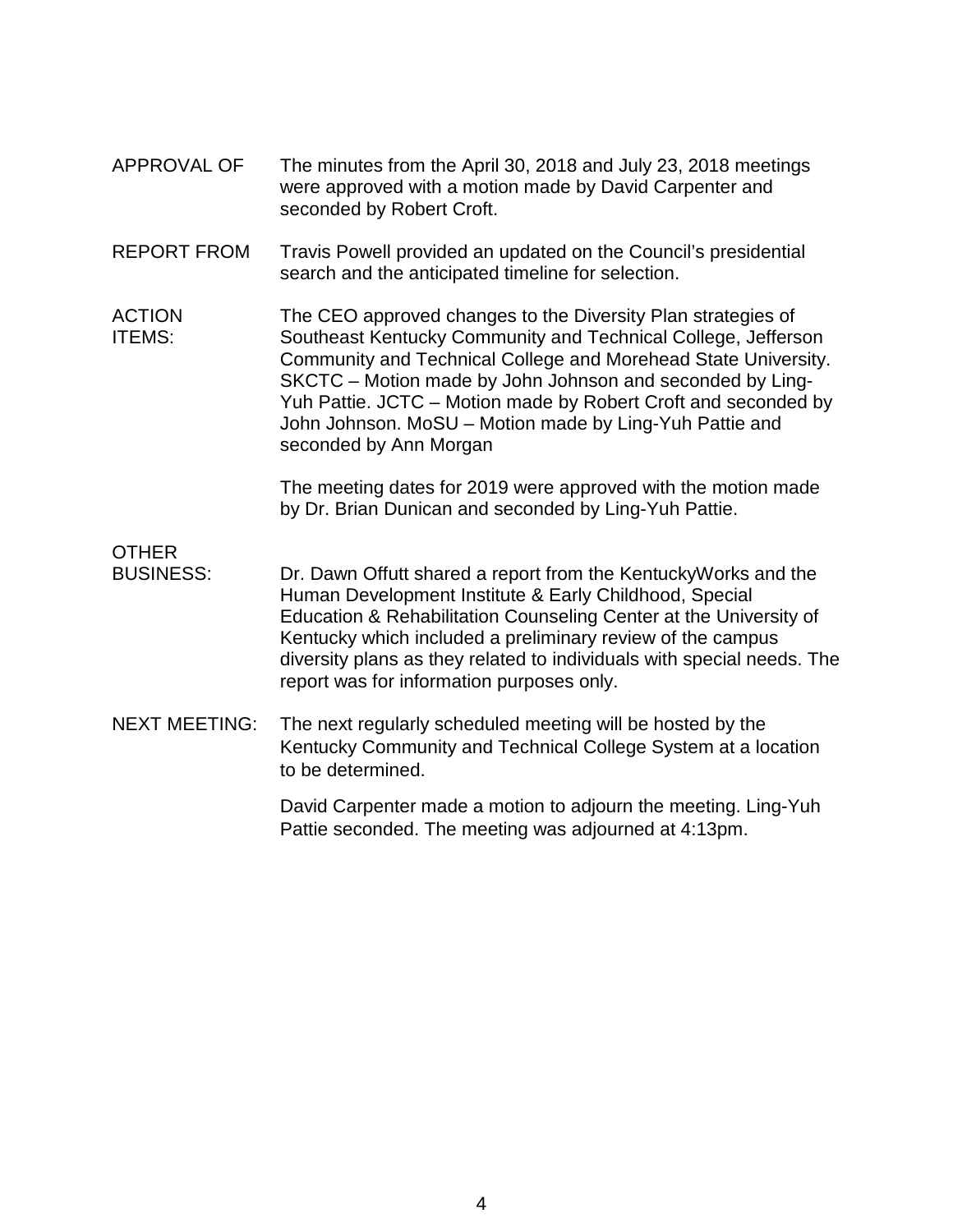## **Minutes Council on Postsecondary Education Committee on Equal Opportunities January 28, 2019**

The Committee on Equal Opportunities met October 22, 2018 at the campus of Elizabethtown Community & Technical College in Elizabethtown, KY. Chair Shawn Reynolds presided over the meeting.

CALL TO ORDER: The meeting was called to order by CEO Chair Shawn Reynolds at 1:00PM.

ROLL CALL: Council staff called the roll.

Members present: Shawn Reynolds, David Carpenter, Robert Croft (on-line), Dr. Robert Staat, John Johnson, and Silas Session.

Members absent: Corey Bellamy, Sebastian Torres, Keitha Henderson, Vidya Ravichandran, Ann Morgan, Ling-Yuh Pattie and Dr. Brian Dunican

Council staff and institutional representatives present: Dr. Dawn Offutt, Travis Powell, Dr. Mordean Taylor Archer, Dr. Sonja Feist-Price, Dr. Timothy Forde, Natalie Gibson, Dr. Caroline Atkins, Dr. Kathleen Roberts, Dr. Lynne Holland and Cami Duffy (On line).

WELCOME: In his absence, Dr. Aaron Thompson sent a video message to formerly greet the CEO as the new president of the Council.

> Dr. Juston C. Pate, President of ECTC welcomed attendees to the campus and commended the staff for their work in support of diversity, equity and inclusion and spoke of ECTC's commitment to close the gaps.

CAMPUS Staff and students shared information on ECTC's diversity, equity SPOTLIGHT: and inclusion efforts as they relate to opportunity, success and impact for low-income and underrepresented minority students. Programs and departments highlighted included a discussion of program and resources in the Educational Excellence Center such as Emancipation Day, Hispanic Heritage Month Celebrations; a discussion of Career Services and their partnership with Dow and Student Support Services and their veteran services resources. The student perspective was included after each presentation.